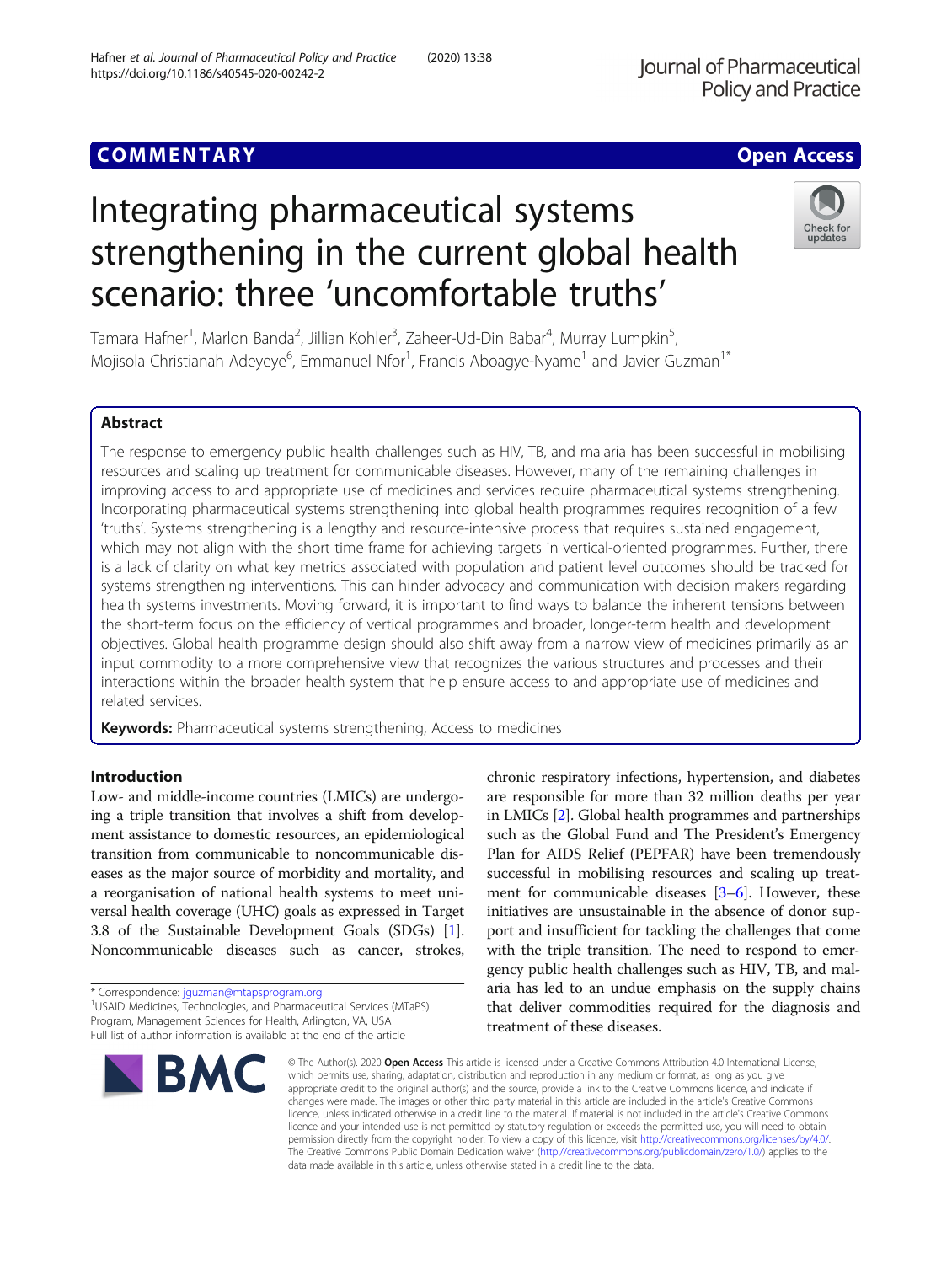Many of the challenges that remain in ensuring a population's access to and appropriate use of medicines and services, particularly in the context of the health-related SDGs, require pharmaceutical systems strengthening approaches. This goes beyond the narrow focus of avoiding stockouts of a subset of health products. Pharmaceutical systems strengthening recognises the various structures, processes, and their interactions within the broader health system that help to ensure access to and appropriate use of safe, effective, quality medicines [\[7](#page-3-0)]. However, acknowledging the centrality of pharmaceutical systems strengthening and incorporating it into the current global health scenario require recognition of a few interrelated and 'uncomfortable truths'.

# Three truths

First, pharmaceutical systems strengthening is a lengthy and resource-intensive process that may not align with the short time frame for achieving targets in donorfunded programmes. For example, medicines and medical device registration is normally performed by a national regulatory agency before products can be used in the country. Many national regulatory agencies, especially in LMICs, face significant challenges, including inadequate funding, human resources, regulatory capacity and subject matter expertise, the fragmentation of regulatory functions, critical human resource shortages, and lack of sustainable funding. As a result of this systemic weakness, medicines registration decisions in many LMICs can be unnecessarily prolonged and burdensome. Global health programmes usually rely on stringent regulatory authorities or the World Health Organization (WHO) prequalification programme to assure the quality of the products they are purchasing. This approach, along with special WHO programmes to expedite national registration based on WHO prequalification, successfully addresses the short-term goal of making products procured by global health programmes quickly available to address urgent needs [\[8](#page-3-0)]. However, strengthening national regulatory capacity to ensure that all medical products circulating in a country are safe, effective, and quality assured requires a much longer time commitment and more resources.

Second, pharmaceutical systems strengthening includes strengthening governance through interventions such as the reform of policies and legislation; creation of organisational structures for appropriate decision making, authority, and oversight; and incorporating tenets of good governance (such as transparency, accountability and civil society participation) in systems and processes [[9\]](#page-3-0). Such interventions require country ownership and sustained engagement with multiple stakeholders, some of whom are beyond the immediate health sector. For example, sustained engagement with multiple stakeholders including the ministries of health, justice and agriculture, private sector pharmacy groups and universities has proven critical for building political will and maintaining momentum during the protracted legislative reform needed in instances such as providing the necessary legal mandate for establishing a medicines regulatory authority or requiring the use of the national essential medicines list as the sole list for public procurement [\[9](#page-3-0)]. And yet, attempts to integrate diseasespecific programmes into national health systems often have insufficient effort focused on national ownership, stewardship, and other health system functions [[10](#page-3-0)–[12](#page-3-0)]. Further, to the extent that other health system functions are considered, their importance is often limited to how well they facilitate the achievement of specific programme targets.

Third, it is not clear what systems strengthening interventions work and why. A variety of tools exist to assess health systems [\[13](#page-3-0)–[15\]](#page-3-0), and recent efforts have sought to document the outcomes and impacts of systems strengthening interventions on health [[16](#page-3-0)–[18](#page-3-0)]. However, there is a lack of clarity on what key metrics associated with population and patient-level outcomes should be tracked to evaluate pharmaceutical systems strengthening interventions. On the other hand, disease-specific programmes have been tracking population outcomes to allow for effective communication and advocacy and resonance with decision makers. We know, for example, that the Global Fund has saved 32 million lives as of the end of 2018, and that overall, the number of deaths caused by AIDS, TB, and malaria each year has decreased by 40% since 2002 in countries where the Global Fund invests [\[4\]](#page-3-0). The lack of consensus on reliable measures for evaluating pharmaceutical systems strengthening efforts limits the ability to make persuasive investment cases for national governments and donors, who need robust evidence for decision-making and optimizing the allocation of limited resources. The WHO Global Benchmarking Tool for evaluation of national regulatory systems (GBT) and the WHO Joint External Evaluation tool are two globally accepted tools that could serve as models for a possible approach to measurement and incentivizing countries to assess their pharmaceutical systems. WHO recently finalised the GBT, which is the first internationally agreed-upon tool for objectively assessing the functionality and capacities of national medicines regulatory systems and creating an institutional development plan for countries. Similarly, the WHO Joint External Evaluation tool assesses countries' ability to prepare for and respond to infectious disease risks and prioritizes areas for improvement. The multisectoral approaches of the WHO Joint External Evaluations and heavy reliance on multi-stakeholder engagement could also provide lessons for sustaining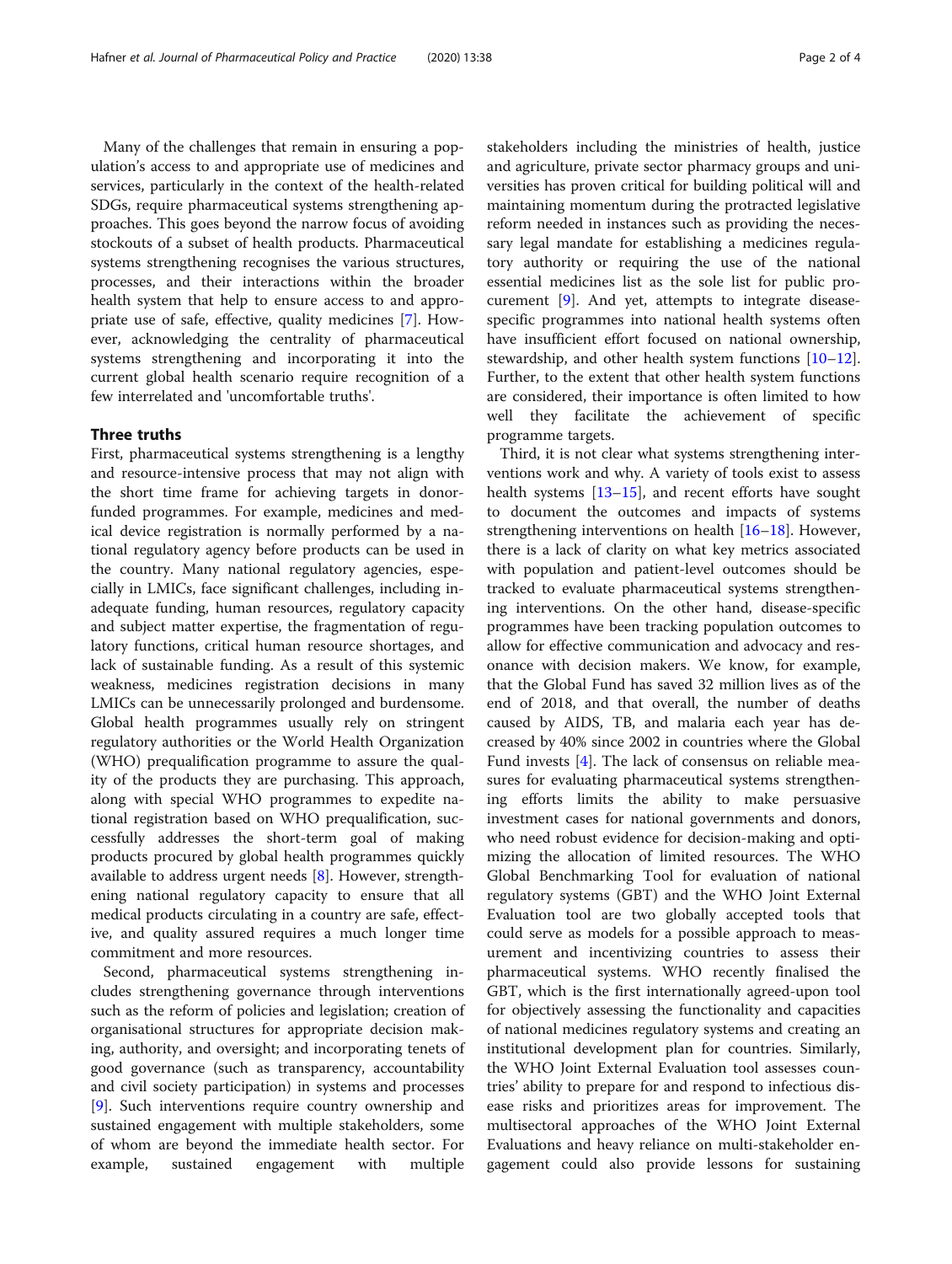<span id="page-2-0"></span>stakeholder engagement and multisectoral coordination, which is critical given the multisectoral approaches required for the SDGs.

# Conclusion

Public health challenges such as HIV and TB, and more recently emerging threats such as COVID-19 have underscored the need for resilient health systems in mounting an effective public health response. Moving forward, it is important to find ways to balance the inherent tensions between the short-term focus on the efficiency of disease-specific programmes and broader, longer-term health and development objectives that require high-performing, sustainable health systems. This will also require a shift away from viewing medicines solely as an input commodity, or supply chain management concern, to a more holistic and comprehensive view that recognizes the various structures, processes and their interactions within the broader health system that help ensure access to and appropriate use of medicines and related services. It is also important to build the evidence base and agree on the metrics for evaluating the effectiveness of pharmaceutical systems strengthening interventions with respect to health and population outcomes. This requires implementation research to identify effective interventions and better understand what approaches work and why, which can then inform policy advocacy and action. Globally agreed-upon measures and benchmarks could also provide incentives for standardising country-level measures and for countries to use them to monitor and strengthen their systems.

# Abbreviations

GBT: WHO Global Benchmarking Tool for evaluation of national regulatory systems; LMICs: Low- and middle-income countries; PEPFAR: The President's Emergency Plan for AIDS Relief; SDG: Sustainable Development Goals; UHC: Universal health coverage; WHO: World Health Organization

#### Acknowledgements

The authors thank Nicole Barcikowski, Tobey Busch, Mimi Darko, Niranjan Konduri, Alexis Leonard, Lisa Ludeman, and Helena Walkowiak for their review of earlier drafts.

## Authors' contributions

JG conceived the initial idea and all authors contributed to the final conceptualization. TH drafted and finalized the manuscript. All authors reviewed and contributed substantively to revisions of the manuscript. All authors read and approved the final manuscript.

# Authors' information

Tamara Hafner, PhD, Principal Technical Advisor, USAID Medicines, Technologies, and Pharmaceutical Services (MTaPS) Program, Management Sciences for Health, Virginia, USA.

Marlon Banda, Chief of Pharmacy Services & Logistics of the Churches Health Association of Zambia, Lusaka, Zambia.

Jillian Kohler, PhD, Professor, Leslie Dan Faculty of Pharmacy & Dalla Lana School of Public Health & Munk School of Global Affairs & Public Policy, University of Toronto. Director, WHO Collaborating Centre for Governance, Transparency & Accountability in the Pharmaceutical Sector, Toronto, Canada.

Zaheer-Ud-Din Babar, BPharm MPharm PhD SFHEA is Professor in Medicines and Healthcare and Director of Pharmaceutical Policy and Practice Research Centre at the Department of Pharmacy, University of Huddersfield, United Kingdom.

Murray Lumpkin, MD MSc, Deputy Director, Integrated Development, Lead for Global Regulatory Systems Initiatives, Bill and Melinda Gates Foundation, Bill and Melinda Gates Foundation, Seattle, USA, [Murray.](mailto:Murray.Lumpkin@gatesfoundation.org) [Lumpkin@gatesfoundation.org](mailto:Murray.Lumpkin@gatesfoundation.org)

Mojisola Christianah Adeyeye, PhD, Director-General of the National Agency for Food and Drug Administration and Control, Abuja, Nigeria.

Emmanuel Nfor, Deputy Technical Director, USAID Medicines, Technologies, and Pharmaceutical Services (MTaPS) Program, Management Sciences for Health, Arlington, Virginia, USA.

Francis Aboagye-Nyame, B. Pharm (Hons) MSc MBA MPSGh FGCPharm FPCPharm, Program Director, USAID Medicines, Technologies, and Pharmaceutical Services (MTaPS) Program, Management Sciences for Health, Arlington, Virginia, USA.

Javier Guzman, MD MSc, Technical Director at the USAID Medicines, Technologies, and Pharmaceutical Services (MTaPS) Program, implemented by Management Sciences for Health, Virginia, USA.

# Funding

This work is made possible by the generous support of the US Agency for International Development (USAID) under contract no. (7200AA18C00074). The contents are the responsibility of the authors and do not necessarily reflect the views of USAID or the US Government.

The views expressed herein reflect those of the authors in their personal capacity, and in no way reflect the views of the organizations with which they are affiliated.

# Availability of data and materials

Not applicable.

# Ethics approval and consent to participate

Not applicable.

# Consent for publication

All authors approved the manuscript.

#### Competing interests

ZUDB is the Editor in Chief of Journal of Pharmaceutical Policy and Practice. The other authors declare no competing interests.

#### Author details

<sup>1</sup>USAID Medicines, Technologies, and Pharmaceutical Services (MTaPS) Program, Management Sciences for Health, Arlington, VA, USA. <sup>2</sup>Churches Health Association of Zambia, Lusaka, Zambia. <sup>3</sup>Leslie Dan Faculty of Pharmacy & Dalla Lana School of Public Health & Munk School of Global Affairs & Public Policy, University of Toronto, Toronto, ON, Canada. 4 Department of Pharmacy, University of Huddersfield, Queensgate, Huddersfield HD1 3DH, UK. <sup>5</sup>Bill and Melinda Gates Foundation, Seattle, WA USA. <sup>6</sup>National Agency for Food and Drug Administration and Control, Abuja, Nigeria.

# Published online: 25 June 2020

#### References

- 1. Silverman R, Keller J, Glassman A, Chalkidou K. Tackling the triple transition in global health procurement. Washington DC: Center for Global Development; 2019. [https://www.cgdev.org/sites/default/files/better-health](https://www.cgdev.org/sites/default/files/better-health-procurement-tackling-triple-transition.pdf)[procurement-tackling-triple-transition.pdf.](https://www.cgdev.org/sites/default/files/better-health-procurement-tackling-triple-transition.pdf) Accessed 20 Feb 2020.
- 2. Bennett JE, Stevens GA, Mathers CD, Bonita R, Rehm J, Kruk ME, Riley LM, Dain K, Kengne AP, Chalkidou K, Beagley J. NCD countdown 2030: worldwide trends in non-communicable disease mortality and progress towards sustainable development goal target 3.4. Lancet. 2018;392(10152): 1072–88.
- Bekker LG, Alleyne G, Baral S, Cepeda J, Daskalakis D, Dowdy D, Dybul M, Eholie S, Esom K, Garnett G, Grimsrud A. Advancing global health and strengthening the HIV response in the era of the sustainable development goals: the international AIDS society—lancet commission. Lancet. 2018; 392(10144):312–58.